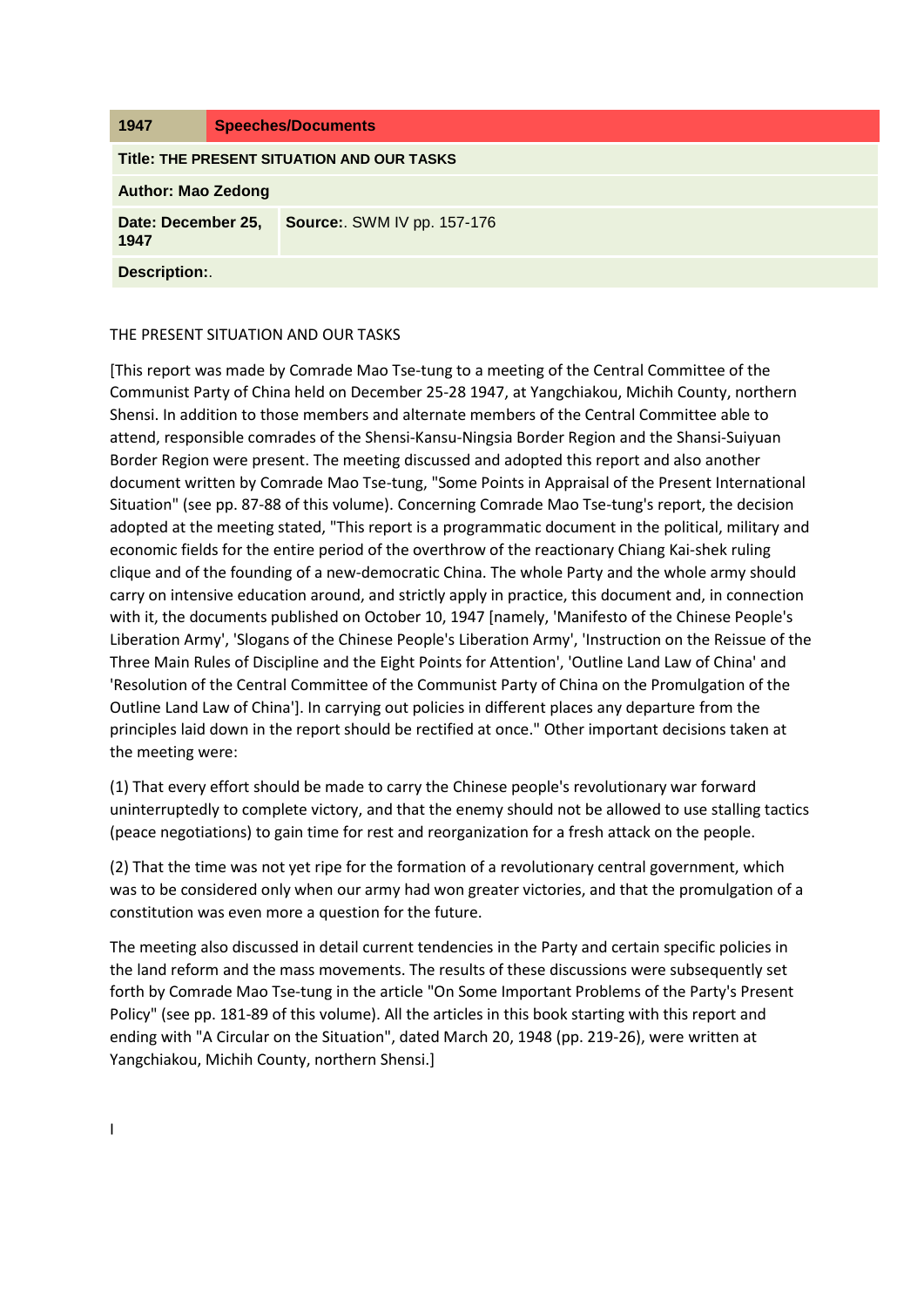The Chinese people's revolutionary war has now reached a turning point. That is, the Chinese People's Liberation Army has beaten back the offensive of several million reactionary troops of Chiang Kai-shek, the running dog of the United States of America, and gone over to the offensive. Already in the first year of the present war, from July 1946 to June 1947, the People's Liberation Army beat back Chiang Kai-shek's offensive on several fronts and forced him onto the defensive. And beginning with the first quarter of the second year of the war, July-September 1947, the People's Liberation Army went over to the offensive on a national scale and wrecked Chiang Kai-shek's counter-revolutionary plan of continuing to carry the war into the Liberated Areas in order to destroy them completely. Now the war is no longer being fought chiefly in the Liberated Areas but in the Kuomintang areas; the main forces of the People's Liberation Army have carried the fight into the Kuomintang areas.[1] In this land of China, the People's Liberation Army has turned back the wheel of counterrevolution -- of U.S. imperialism and its lackey, the Chiang Kai-shek bandit gang -- and sent it down the road to destruction and has pushed the wheel of revolution forward along the road to victory. This is a turning point in history. It is the turning point from growth to extinction for Chiang Kai-shek's twenty-year counter-revolutionary rule. It is the turning point from growth to extinction for imperialist rule in China, now over a hundred years old. This is a momentous event. It is momentous because it is occurring in a country with a population of 475 million and, having occurred, it will certainly culminate in victory throughout the country. Furthermore, it is momentous because it is occurring in the East, where over 1,000 million people -- half of mankind -- suffer under imperialist oppression. The turn of the Chinese People's War of Liberation from the defensive to the offensive cannot but gladden and inspire these oppressed nations. It is also of assistance to the oppressed people now struggling in many countries in Europe and the Americas.

#### II

From the day Chiang Kai-shek started his counter-revolutionary war we said that we not only must defeat him but can defeat him. We must defeat him because the war he started is a counterrevolutionary war directed by U.S. imperialism against the independence of the Chinese nation and the liberation of the Chinese people. After the conclusion of World War II and the overthrow of Japanese imperialism, the task of the Chinese people was to complete the new-democratic transformation politically, economically and culturally, to achieve national unification and independence and to change China from an agricultural into an industrial country. But at that time, after the victorious conclusion of the anti-fascist Second World War, U.S. imperialism and its lackeys in various countries stepped into the shoes of German and Japanese imperialism and their lackeys and formed a reactionary camp against the Soviet Union, against the People's Democracies in Europe, against the workers' movements in the capitalist countries, against the national movements in the colonies and semi-colonies and against the liberation of the Chinese people. At such a time the Chinese reactionaries headed by Chiang Kai-shek acted as the running dog for U.S. imperialism, just as Wang Ching-wei had done for Japanese imperialism, sold out China to the United States and unleashed a war against the Chinese people to check the advance of their liberation. At such a time, if we had shown weakness or given ground and had not dared to rise resolutely to oppose counterrevolutionary war with revolutionary war, China would have become a world of darkness and the future of our nation would have been forfeited. The Communist Party of China has led the Chinese People's Liberation Army in firmly waging a patriotic, just and revolutionary war against Chiang Kai-shek's offensive. The Communist Party of China, having made a clear-headed appraisal of the international and domestic situation on the basis of the science of Marxism-Leninism, recognized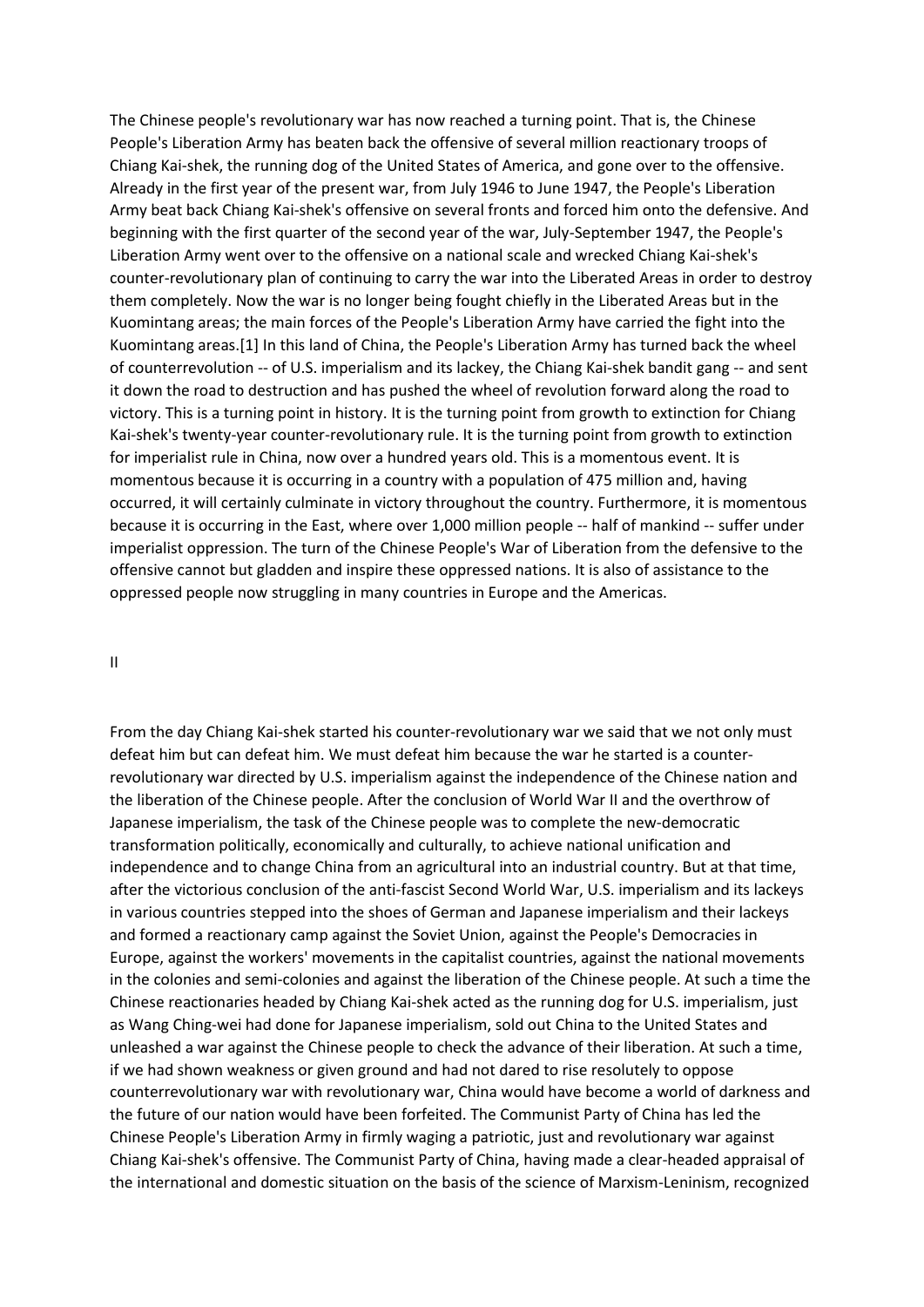that all attacks by the reactionaries at home and abroad not only had to be defeated but could be defeated. When dark clouds appeared in the sky, we pointed out that this was only temporary, that the darkness would soon pass and the sun break through. When the Chiang Kai-shek bandit gang launched the country-wide counter-revolutionary war in July 1946, they thought it would take them only three to six months to defeat the People's Liberation Army. They reckoned that they had a regular army of two million, more than a million irregulars and another million or more men in the military establishments and armed units in the rear, making a total military strength of more than four million; that they had taken time to complete their preparations for the offensive; that they had regained control of the big cities; that they had a population of more than 300 million; that they had taken over all the equipment of a million Japanese invading troops; and that they had received huge military and financial aid from the U.S. government. They also reckoned that the People's Liberation Army was tired after fighting for eight years in the War of Resistance Against Japan and was far inferior to the Kuomintang army in numbers and equipment; that the population of the Liberated Areas was only a little more than 100 million; and that in most of these areas the reactionary feudal forces had not yet been cleaned up and the land reform had not yet been universally and thoroughly carried out, namely, that the rear area of the People's Liberation Army had not yet been consolidated. Proceeding from this appraisal, the Chiang Kai-shek bandit gang ignored the Chinese people's desire for peace, finally tore up the truce agreement signed by the Kuomintang and the Communist Party in January 1946 as well as the resolutions adopted by the Political Consultative Conference of all parties and launched an adventurist war. We said then that Chiang Kai-shek's superiority in military forces was only transient, a factor which could play only a temporary role, that U.S. imperialist aid was likewise a factor which could play only a temporary role, while the antipopular character of Chiang Kai-shek's war and the feelings of the people were factors that would play a constant role, and that in this respect the People's Liberation Army was in a superior position. Patriotic, just and revolutionary in character, the war waged by the People's Liberation Army was bound to win the support of the people of the whole country. That was the political foundation for victory over Chiang Kai-shek. The experience of eighteen months of war has fully confirmed our judgement.

### III

In seventeen months of fighting (from July 1946 to November 1947; December figures are not yet available), we killed, wounded and captured 1,690,000 of Chiang Kai-shek's regular and irregular troops -- 640,000 killed and wounded and 1,050,000 captured. Thus we were able to beat back Chiang Kai-shek's offensive, preserve the main territories of the Liberated Areas and go over to the offensive. Speaking from the military aspect, we were able to do this because we employed the correct strategy. Our principles of operation are:

1. Attack dispersed, isolated enemy forces first; attack concentrated, strong enemy forces later.

2. Take small and medium cities and extensive rural areas first; take big cities later.

3. Make wiping out the enemy's effective strength our main objective; do not make holding or seizing a city or place our main objective. Holding or seizing a city or place is the outcome of wiping out the enemy's effective strength, and often a city or place can be held or seized for good only after it has changed hands a number of times.

4. In every battle, concentrate an absolutely superior force (two, three, four and sometimes even five or six times the enemy's strength), encircle the enemy forces completely, strive to wipe them out thoroughly and do not let any escape from the net. In special circumstances, use the method of dealing crushing blows to the enemy, that is, concentrate all our strength to make a frontal attack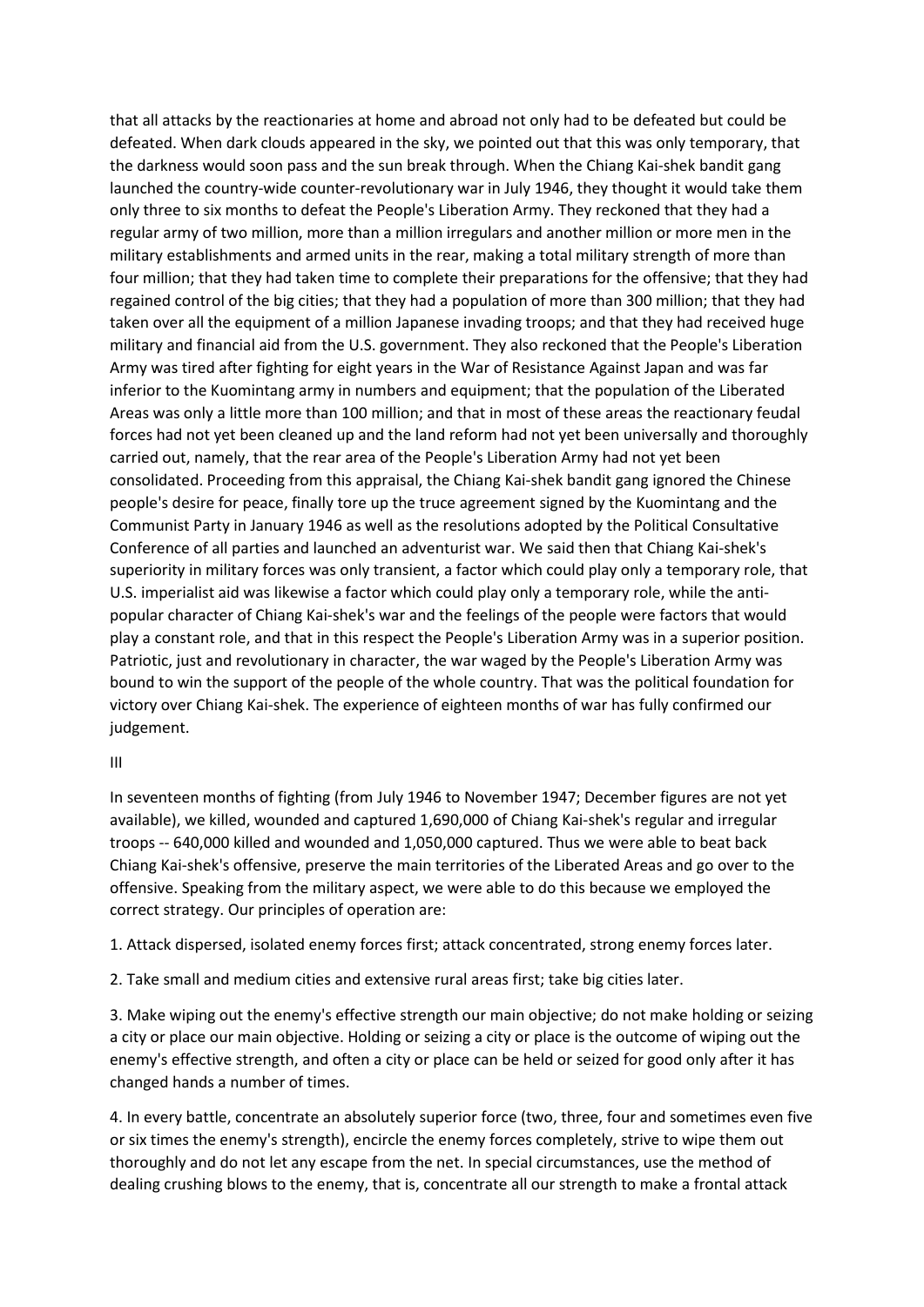and also to attack one or both of his flanks, with the aim of wiping out one part and routing another so that our army can swiftly move its troops to smash other enemy forces. Strive to avoid battles of attrition in which we lose more than we gain or only break even. In this way, although we are inferior as a whole (in terms of numbers), we are absolutely superior in every part and every specific campaign, and this ensures victory in the campaign. As time goes on, we shall become superior as a whole and eventually wipe out all the enemy.

5. Fight no battle unprepared, fight no battle you are not sure of winning; make every effort to be well prepared for each battle, make every effort to ensure victory in the given set of conditions as between the enemy and ourselves.

6. Give full play to our style of fighting -- courage in battle, no fear of sacrifice, no fear of fatigue, and continuous fighting (that is, fighting successive battles in a short time without rest).

7. Strive to wipe out the enemy through mobile warfare. At the same time, pay attention to the tactics of positional attack and capture enemy fortified points and cities.

8. With regard to attacking cities, resolutely seize all enemy fortified points and cities which are weakly defended. Seize at opportune moments all enemy fortified points and cities defended with moderate strength, provided circumstances permit. As for strongly defended enemy fortified points and cities, wait till conditions are ripe and then take them.

9. Replenish our strength with all the arms and most of the personnel captured from the enemy. Our army's main sources of manpower and materiel are at the front.

10. Make good use of the intervals between campaigns to rest, train and consolidate our troops. Periods of rest, training and consolidation should in general not be very long, and the enemy should so far as possible be permitted no breathing space.

These are the main methods the People's Liberation Army has employed in defeating Chiang Kaishek. They are the result of the tempering of the People's Liberation Army in long years of fighting against domestic and foreign enemies and are completely suited to our present situation. The Chiang Kai-shek bandit gang and the U.S. imperialist military personnel in China are very well acquainted with these military methods of ours. Seeking ways to counter them, Chiang Kai-shek has often assembled his generals and field officers for training and distributed for their study our military literature and the documents captured in the war. The U.S. military personnel have recommended to Chiang Kai-shek one kind of strategy and tactics after another for destroying the People's Liberation Army; they have trained Chiang Kai-shek's troops and supplied them with military equipment. But none of these efforts can save the Chiang Kai-shek bandit gang from defeat. The reason is that our strategy and tactics are based on a people's war; no army opposed to the people can use our strategy and tactics. On the basis of a people's war and of the principles of unity between army and people, of unity between commanders and fighters and of disintegrating the enemy troops, the People's Liberation Army has developed its vigorous revolutionary political work, which is an important factor in winning victory over the enemy. When we abandoned many cities on our own initiative in order to evade fatal blows from superior enemy forces and shift our forces to destroy the enemy in mobile warfare, our enemies were jubilant. They took this to be their victory and our defeat. They became dizzy with this momentary "victory". On the afternoon of the day he seized Changchiakou, Chiang Kai-shek ordered the convening of his reactionary National Assembly, as though his reactionary regime had from that moment become as stable as Mount Taishan. The U.S.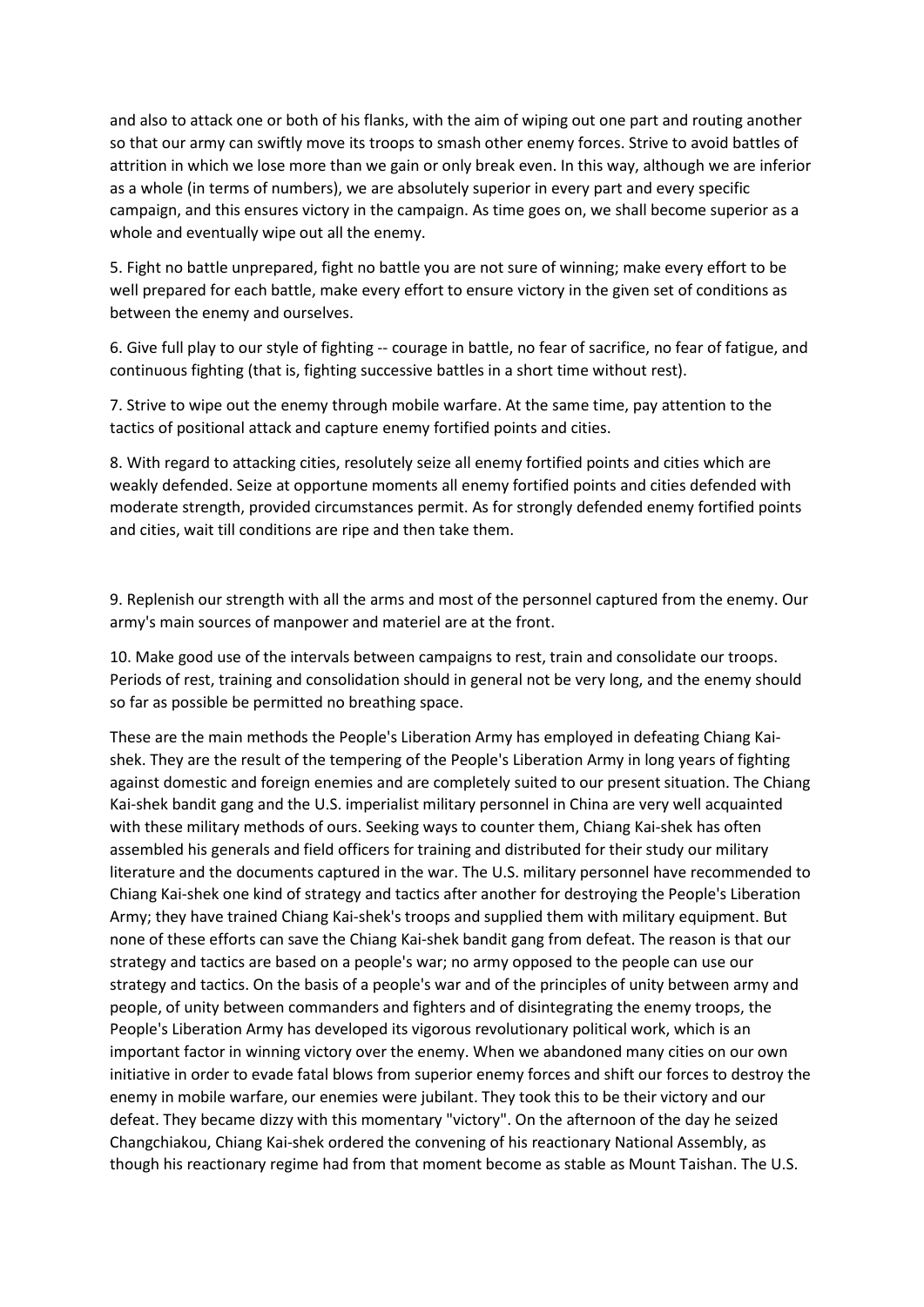imperialists, too, danced with joy, as though their wild scheme for converting China into a U.S. colony could now be realized without obstruction. But with the lapse of time, Chiang Kai-shek and his U.S. masters began to change their tune. Now all our enemies, domestic and foreign, are gripped by pessimism. They heave great sighs, wail about a crisis and no longer show any sign of joy. In the past eighteen months, most of Chiang Kai-shek's high-ranking field commanders have been replaced for losing battles. Among them are Liu Chih (Chengchow), Hsueh Yueh (Hsuchow), Wu Chi-wei (northern Kiangsu), Tang En-po (southern Shantung), Wang Chung-lien (northern Honan), Tu Yu-ming and Hsiung Shih-hui (Shenyang) and Sun Lien-chung (Peiping). Chen Cheng, too, was relieved of his post as Chiang Kai-shek's chief of staff in over-all command of operations and demoted to command a single front in the Northeast.[2] However, it was in the very period when Chiang Kai-shek himself assumed overall command in Chen Cheng's place that the situation changed and that his armies shifted from the offensive to the defensive, while the People's Liberation Army went over from the defensive to the offensive. By now the reactionary Chiang Kai-shek clique and its U.S. masters should have realized their mistake. They had regarded as signs of cowardice and weakness all the efforts for peace and against civil war which the Communist Party of China, representing the wishes of the Chinese people, had made over a long period after the surrender of Japan. They had overestimated their own strength, underestimated the strength of the revolution and rashly unleashed the war and so were caught in their own trap. Our enemy's strategic calculations failed completely.

### IV

The rear areas of the People's Liberation Army are much more consolidated now than eighteen months ago. The reason is that our Party, standing resolutely on the side of the peasants, has carried out the land reform. During the War of Resistance Against Japan, our Party, on its own initiative and for the sake of forming an anti-Japanese united front with the Kuomintang and uniting with those who could still oppose Japanese imperialism, changed its pre-war policy of confiscating the land of the landlords and distributing it among the peasants to the policy of reducing rent and interest. This was entirely necessary. After the Japanese surrender, the peasants urgently demanded land, and we made a timely decision to change our land policy from reducing rent and interest to confiscating the land of the landlord class for distribution among the peasants. The directive issued by the Central Committee of our Party on May 4, 1946,[3] marked this change. In September 1947 our Party called the National Land Conference and drew up the Outline Land Law of China,[4] which was promptly carried out in all areas. This measure not only reaffirmed the policy set forth in last year's "May 4th Directive" but also explicitly corrected a certain lack of thoroughness in that directive. The Outline Land Law provides for equal distribution of land per head,[5] based on the principle of abolishing the land system of feudal and semi-feudal exploitation and putting into effect the system of land to the tillers. This is a method which most thoroughly abolishes the feudal system and fully meets the demands of the broad masses of China's peasants. To carry out the land reform resolutely and thoroughly, it is necessary to organize in the villages, as lawful bodies for carrying out the reform, not only peasant associations on the broadest mass basis, including farm labourers, poor peasants and middle peasants and their elected committees, but first of all poor peasant leagues composed of poor peasants and farm labourers and their elected committees; and these poor peasant leagues should be the backbone of leadership in all rural struggles. Our policy is to rely on the poor peasants and unite solidly with the middle peasants to abolish the feudal and semi-feudal system of exploitation by the landlord class and by the old-type rich peasants. Landlords or rich peasants must not be allotted more land and property than the peasant masses. But there should be no repetition of the wrong ultra-Left policy, which was carried out in 1931-34, of "allotting no land to the landlords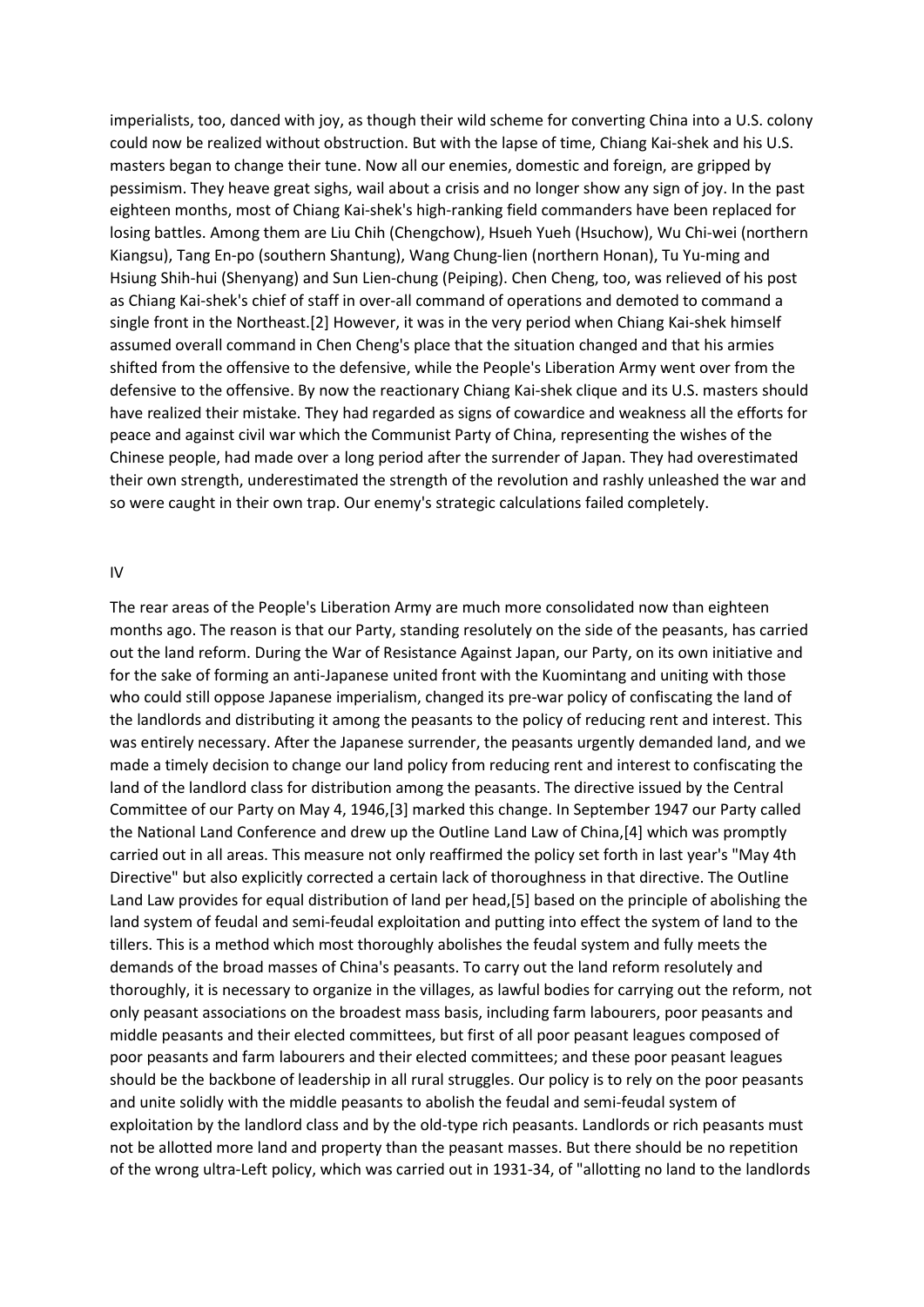and poor land to the rich peasants". Although the proportion of landlords and rich peasants in the rural population varies from place to place, it is generally only about 8 per cent (in terms of households), while their holdings usually amount to 70 to 80 per cent of all the land. Therefore the targets of our land reform are very few, while the people in the villages who can and should take part in the united front for land reform are many -- more than 90 per cent (in terms of households). Here two fundamental principles must be observed. First, the demands of the poor peasants and farm labourers must be satisfied; this is the most fundamental task in the land reform. Second, there must be firm unity with the middle peasants, and their interests must not be damaged. As long as we grasp these two basic principles, we can certainly carry out our tasks in the land reform successfully. The reason why, under the principle of equal distribution, the surplus land and part of the property of the old-type rich peasants should be handed over for distribution is that the rich peasants in China generally and to a great degree have the character of feudal and semi-feudal exploiters; most of them also rent out land and practice usury and they hire labour on semi-feudal terms.[6] Furthermore, as the rich peasants have more and better land,[7] the demands of the poor peasants and farm labourers cannot be satisfied unless this land is distributed. However, in accordance with the Outline Land Law, rich peasants should generally be treated differently from landlords. In the land reform, the middle peasants show approval of equal distribution because it does no harm to their interests. Under equal distribution, the land of one section of the middle peasants remains unchanged and that of another is increased; only the section of well-to-do middle peasants has a little surplus land, and they are willing to hand it over for equal distribution because their burden of land tax will then be lightened. Nevertheless, in carrying out equal distribution of land in different places, it is necessary to listen to the opinions of the middle peasants and make concessions to them if they object. During the confiscation and distribution of the land and property of the feudal class, the needs of certain middle peasants should receive attention. In determining class status care must be taken to avoid the mistake of classifying middle peasants as rich peasants. The active middle peasants must be drawn into the work of the peasant association committees and the government. With respect to the burdens of the land tax and of supporting the war, the principle of being fair and reasonable must be observed. These are the specific policies our Party must follow in carrying out its strategic task of uniting solidly with the middle peasants. The whole Party must understand that thoroughgoing reform of the land system is a basic task of the Chinese revolution in its present stage. If we can solve the land problem universally and completely, we shall have obtained the most fundamental condition for the defeat of all our enemies.

### V

To carry out the land reform resolutely and thoroughly and to consolidate the rear areas of the People's Liberation Army, it is necessary to educate and reorganize the ranks of our Party. On the whole, the rectification movement[8] inside the Party during the War of Resistance Against Japan was successful. Its main success was that our leading bodies and large numbers of cadres and Party members obtained a firmer grasp of our basic orientation, which is to unite the universal truth of Marxism-Leninism with the concrete practice of the Chinese revolution. In this respect our Party has taken a big stride forward as compared with all the historical stages before the War of Resistance. However, in the Party's local organizations, especially the organizations at the primary level in the countryside, the problem of impurities in the class composition of our ranks and in our style of work is still unsolved. During the eleven years 1937-47 the membership of our Party has grown from several tens of thousands to 2,700,000, and this is a very big leap forward. This has made our Party a more powerful party than any in Chinese history. It has enabled us to defeat Japanese imperialism, beat back Chiang Kai-shek's offensives, lead the Liberated Areas with a population of more than 100 million and lead a People's Liberation Army two million strong. But shortcomings have also cropped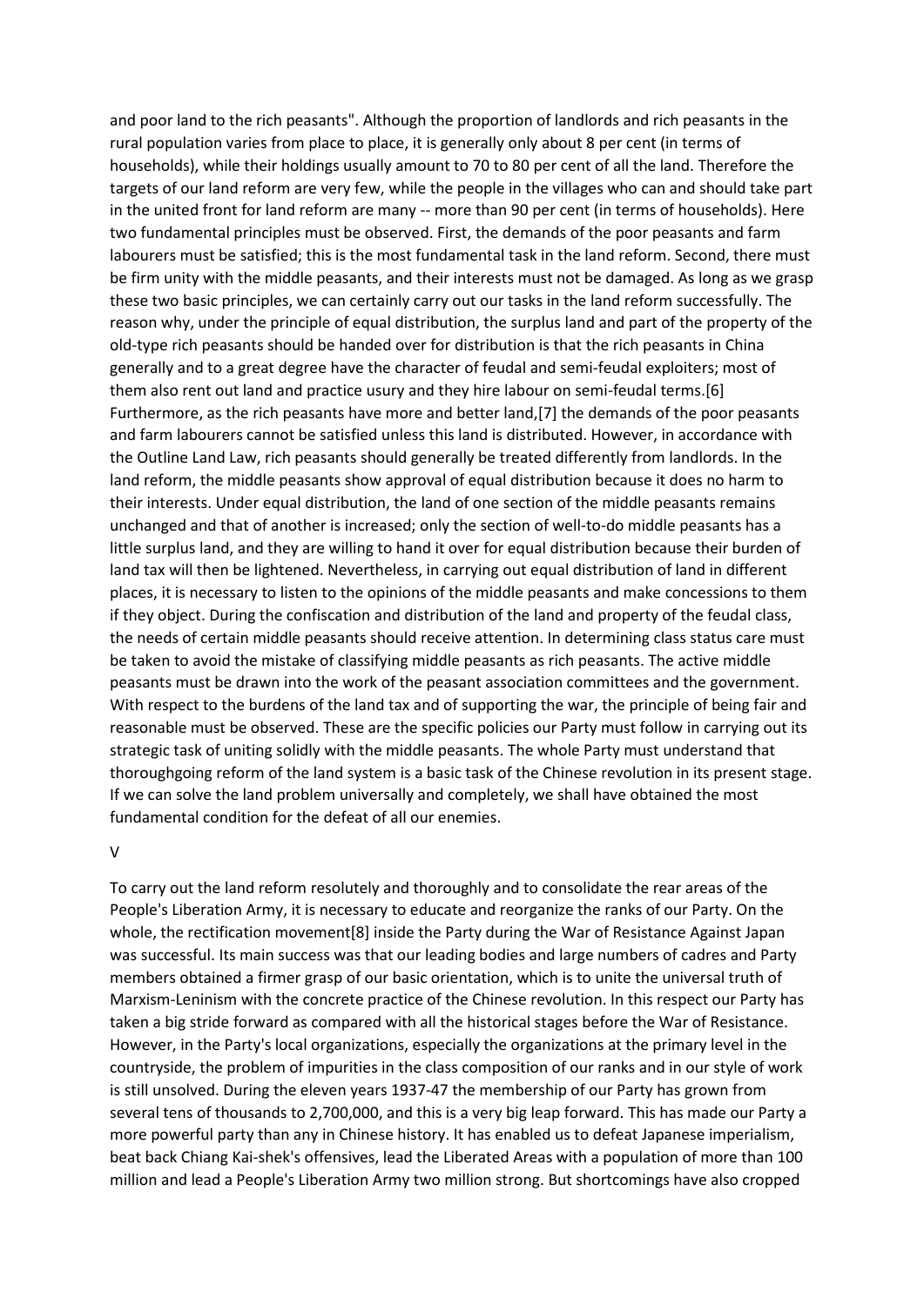up. Many landlords, rich peasants and riffraff have seized the opportunity to sneak into our Party. In the rural areas they control a number of Party, government and people's organizations, tyrannically abuse their power, ride roughshod over the people, distort the Party's policies and thus alienate these organizations from the masses and prevent the land reform from being thorough. This grave situation sets us the task of educating and reorganizing the ranks of our Party. We cannot make headway in the countryside unless we perform this task. The Party's National Land Conference discussed this problem thoroughly and laid down the proper measures and methods. These are now being resolutely applied everywhere, together with the decision on the equal distribution of land. First and foremost comes the unfolding of criticism and self-criticism within the Party and the thorough exposure of mistaken ideas and serious situations in the local organizations, which are departures from the Party line. All Party members must realize that a decisive link in the solution of the land problem and for the support of the long-drawn-out war is the removal of impurities from Party organizations and the education and reorganization of the Party's ranks, so that the Party and the broadest masses of working people can all march in the same direction and the Party can lead the masses forward.

### VI

Confiscate the land of the feudal class and turn it over to the peasants. Confiscate monopoly capital, headed by Chiang Kai-shek, T. V. Soong, H. H. Kung and Chen Li-fu, and turn it over to the newdemocratic state. Protect the industry and commerce of the national bourgeoisie. These are the three major economic policies of the new-democratic revolution. During their twenty-year rule, the four big families, Chiang, Soong, Kung and Chen, have piled up enormous fortunes valued at ten to twenty thousand million U.S. dollars and monopolized the economic lifelines of the whole country. This monopoly capital, combined with state power, has become state-monopoly capitalism. This monopoly capitalism, closely tied up with foreign imperialism, the domestic landlord class and the old-type rich peasants, has become comprador, feudal, state-monopoly capitalism. Such is the economic base of Chiang Kai-shek's reactionary regime. This state-monopoly capitalism oppresses not only the workers and peasants but also the urban petty bourgeoisie, and it injures the middle bourgeoisie. This state-monopoly capitalism reached the peak of its development during the War of Resistance and after the Japanese surrender; it has prepared ample material conditions for the newdemocratic revolution. This capital is popularly known in China as bureaucrat-capital. This capitalist class, known as the bureaucrat-capitalist class, is the big bourgeoisie of China. Besides doing away with the special privileges of imperialism in China, the task of the new-democratic revolution at home is to abolish exploitation and oppression by the landlord class and by the bureaucrat-capitalist class (the big bourgeoisie), change the comprador, feudal relations of production and unfetter the productive forces. The upper petty bourgeoisie and middle bourgeoisie, oppressed and injured by the landlords and big bourgeoisie and their state power, may take part in the new-democratic revolution or stay neutral, though they are themselves bourgeois. They have no ties, or comparatively few, with imperialism and are the genuine national bourgeoisie. Wherever the state power of New Democracy extends, it must firmly and unhesitatingly protect them. In Chiang Kaishek's areas, there are a small number of people among the upper petty bourgeoisie and the middle bourgeoisie, the right wing of these classes, who have reactionary political tendencies, spread illusions about U.S. imperialism and the reactionary Chiang Kai-shek clique and oppose the people's democratic revolution. As long as their reactionary tendencies can affect the masses, we should unmask them before the people under their political influence, attack this influence and liberate the masses from it. But political attack and economic annihilation are two different matters, and we shall make mistakes if we confuse the two. The new-democratic revolution aims at wiping out only feudalism and monopoly capitalism, only the landlord class and the bureaucrat-capitalist class (the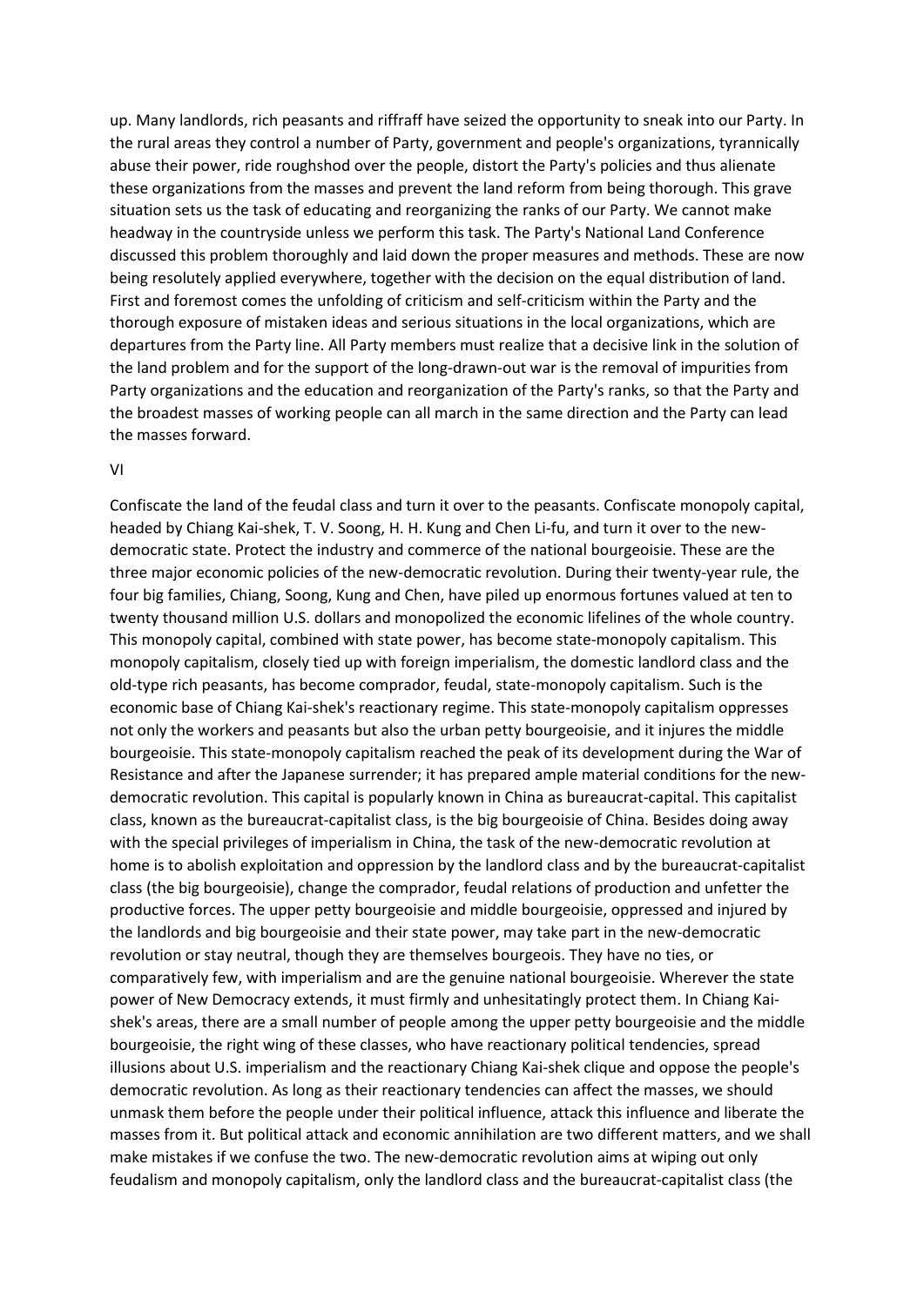big bourgeoisie), and not at wiping out capitalism in general, the upper petty bourgeoisie or the middle bourgeoisie. In view of China's economic backwardness, even after the country-wide victory of the revolution, it will still be necessary to permit the existence for a long time of a capitalist sector of the economy represented by the extensive upper petty bourgeoisie and middle bourgeoisie. In accordance with the division of labour in the national economy, a certain development of all parts of this capitalist sector which are beneficial to the national economy will still be needed. This capitalist sector will still be an indispensable part of the whole national economy. The upper petty bourgeoisie referred to here are small industrialists and merchants employing workers or assistants. In addition, there are also great numbers of small independent craftsmen and traders who employ no workers or assistants and, needless to say, they should be firmly protected. After the victory of the revolution all over the country, the new-democratic state will possess huge state enterprises taken over from the bureaucrat-capitalist class and controlling the economic lifelines of the country, and there will be an agricultural economy liberated from feudalism which, though it will remain basically scattered and individual for a fairly long time, can later be led to develop, step by step, in the direction of cooperatives. In these circumstances the existence and development of these small and middle capitalist sectors will present no danger. The same is true of the new rich peasant economy which will inevitably emerge in the rural areas after the land reform. It is absolutely impermissible to repeat such wrong ultra-Left polices towards the upper petty bourgeois and middle bourgeois sectors in the economy as our Party adopted during 1931-34 (unduly advanced labour conditions, excessive income tax rates, encroachment on the interests of industrialists and merchants during the land reform, and the adoption as a goal of the so-called "workers' welfare", which was a short-sighted and one-sided concept, instead of the goal of developing production, promoting economic prosperity, giving consideration to both public and private interests and benefiting both labour and capital). To repeat such mistakes would certainly damage the interests both of the working masses and of the newdemocratic state. One of the provisions in the Outline Land Law of China reads, "The property and lawful business of industrialists and merchants shall be protected from encroachment." "Industrialists and merchants" refers to all small independent craftsmen and traders as well as all small and middle capitalist elements. To sum up, the economic structure of New China will consist of: (1) the state-owned economy, which is the leading sector; (2) the agricultural economy, developing step by step from individual to collective; and (3) the economy of small independent craftsmen and traders and the economy of small and middle private capital. These constitute the whole of the newdemocratic national economy. The principles guiding the new-democratic national economy must closely conform to the general objective of developing production, promoting economic prosperity, giving consideration to both public and private interests and benefiting both labour and capital. Any principle, policy or measure that deviates from this general objective is wrong.

### VII

The People's Liberation Army issued a manifesto in October 1947 which stated in part:

Unite workers, peasants, soldiers, intellectuals and businessmen, all oppressed classes, all people's organizations, democratic parties, minority nationalities, overseas Chinese and other patriots; form a national united front; overthrow the dictatorial Chiang Kai-shek government; and establish a democratic coalition government.

That is the fundamental political programme of the People's Liberation Army and of the Communist Party of China. On the surface, our revolutionary national united front appears to have narrowed in the present period as compared with the period of the War of Resistance. As a matter of fact, it has been precisely in the present period, after Chiang Kai-shek sold out the nation's interests to U.S. imperialism and launched the country-wide civil war against the people and after the crimes of U.S.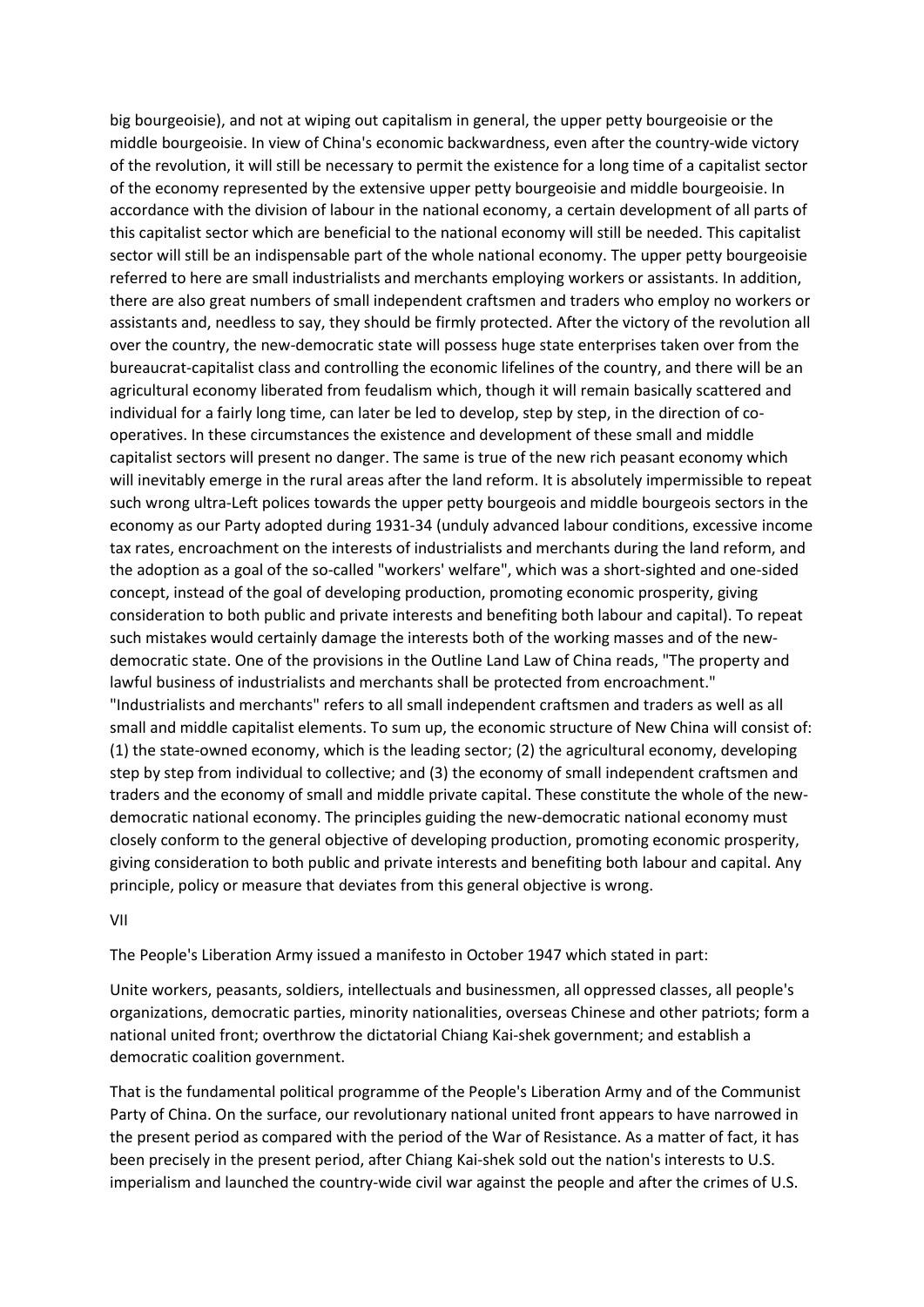imperialism and the reactionary Chiang Kai-shek clique were completely exposed before the Chinese people, that our national united front has really broadened. During the War of Resistance, Chiang Kai-shek and the Kuomintang were not yet completely discredited among the Chinese people and were still able to deceive them in many ways. Now it is different; all their deceptions have been shown up by their own deeds, they no longer have any mass following, they are completely isolated. In contrast to the Kuomintang, the Communist Party of China not only has the confidence of the broadest masses of the people in the Liberated Areas but has also won the support of the broad masses in the areas and big cities under Kuomintang control. If in 1946 a section of the upper petty bourgeois and middle bourgeois intellectuals under Chiang Kai-shek's rule still cherished the idea of a so-called third road,[9] this idea is now bankrupt. Because our Party adopted a thoroughgoing land policy, it has won whole-hearted support from much broader masses of peasants than during the War of Resistance. As a result of U.S. imperialist aggression, Chiang Kai-shek's oppression and our Party's correct policy of firmly protecting the interests of the masses, our Party has won the sympathy of the broad masses of the working class, the peasantry and the urban petty and middle bourgeoisie in Chiang Kai-shek's areas. Driven by hunger, political oppression and Chiang Kai-shek's civil war against the people, which has made life impossible, the masses have been waging incessant struggles against U.S. imperialism and Chiang Kai-shek's reactionary government; their basic slogans are against hunger, against persecution, against civil war and against U.S. interference in China's internal affairs. Never before has their awakening reached such a level, neither before nor during the War of Resistance, nor in the period immediately after the Japanese surrender. That is why we say that our new-democratic revolutionary united front is now broader and more consolidated than ever. This development is not only linked with our land and urban policies but is also closely linked with the whole political situation-with the victories of the People's Liberation Army, with Chiang Kaishek's turn from the offensive to the defensive, with the People's Liberation Army's turn from the defensive to the offensive, with the period of a new high tide in the Chinese revolution. Realizing that Chiang Kai-shek's regime is inevitably doomed, people now place their hopes on the Communist Party of China and the People's Liberation Army, and this is quite natural. Without the broadest united front of the overwhelming majority of the population, it will be impossible to win victory in China's new-democratic revolution. Moreover, this united front must be under the firm leadership of the Communist Party of China. Without the Party's firm leadership, no revolutionary united front can win victory. When the Northern Expedition reached its climax in 1927, the capitulationists in our Party's leading body voluntarily gave up the Party's leadership of the peasant masses, urban petty bourgeoisie and middle bourgeoisie, and in particular gave up the Party's leadership of the armed forces, thus causing the defeat of the revolution. During the War of Resistance, our Party combated ideas similar to those of the capitulationists, that is, such ideas as making concessions to the Kuomintang's anti-popular policies, having more confidence in the Kuomintang than in the masses, not daring to arouse and give full rein to mass struggles, not daring to expand the Liberated Areas and the people's armies in the Japanese-occupied areas, and handing over the leadership in the War of Resistance to the Kuomintang. Our Party waged a resolute struggle against such impotent and degenerate ideas, which run counter to the principles of Marxism-Leninism, resolutely carried out its political line of "developing the progressive forces, winning over the middle forces and isolating the die-hard forces" and resolutely expanded the Liberated Areas and the People's Liberation Army. This ensured not only that our Party was able to defeat Japanese imperialism in the period of its aggression, but also that, in the period after the Japanese surrender when Chiang Kai-shek launched his counter-revolutionary war, our Party was able to switch smoothly and without loss to the course of opposing Chiang Kai-shek's counter-revolutionary war with a people's revolutionary war and to win great victories in a short time. All Party comrades must keep these lessons of history firmly in mind.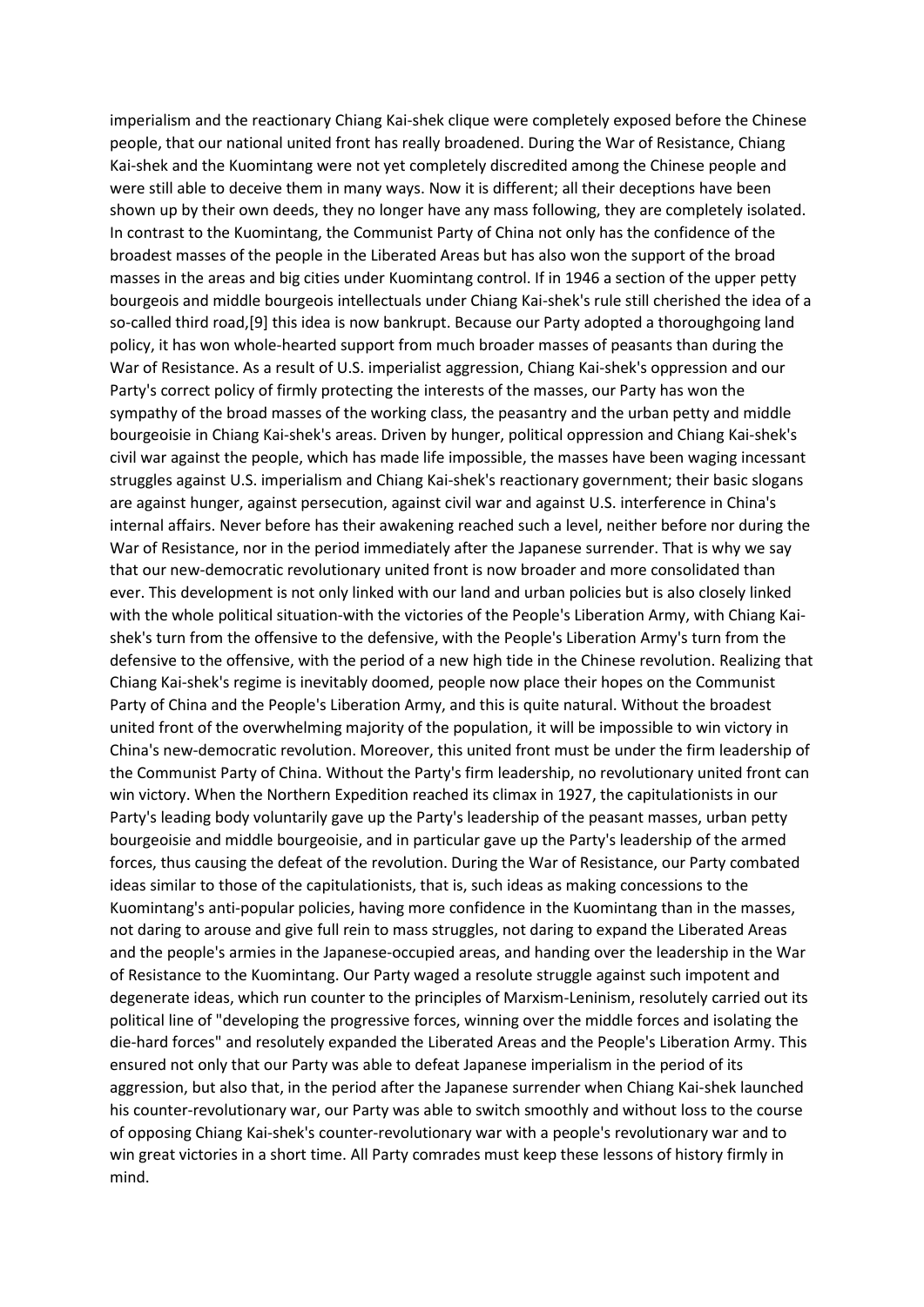#### VIII

When the reactionary Chiang Kai-shek clique launched the country-wide civil war against the people in 1946, the reason they dared take this risk was that they relied not merely on their own superior military strength but mainly on the U.S. imperialists with their atom bombs, whom they regarded as "exceptionally powerful" and "matchless in the world". On the one hand, they thought U.S. imperialism could meet their military and financial needs with a stream of supplies. On the other hand, they wildly speculated that "war between the United States and the Soviet Union is inevitable" and that "the outbreak of a third world war is inevitable". This dependence on U.S. imperialism is the common feature of the reactionary forces in all countries since World War II. It reflects the severity of the blows world capitalism received in World War II; it reflects the weakness of the reactionary forces in all countries, their panic and loss of confidence; and it reflects the might of the world revolutionary forces -- all of which make reactionaries in all countries feel that there is no way out except to rely on U.S. imperialist support. But, in fact, is U.S. imperialism after World War II as powerful as Chiang Kai-shek and the reactionaries of other countries imagine? Can it really pour out a stream of supplies for them? No, that is not so. The economic power of U.S. imperialism, which grew during World War II, is confronted with unstable and daily shrinking domestic and foreign markets. The further shrinking of these markets will cause economic crises to break out. The war boom in the United States of America was only temporary. The strength of the United States of America is only superficial and transient. Irreconcilable domestic and international contradictions, like a volcano, menace U.S. imperialism every day. U.S. imperialism is sitting on this volcano. This situation has driven the U.S. imperialists to draw up a plan for enslaving the world, to run amuck like wild beasts in Europe, Asia and other parts of the world, to muster the reactionary forces in all countries, the human dregs cast off by their peoples, to form an imperialist and anti-democratic camp against all the democratic forces headed by the Soviet Union, and to prepare for war in the hope that in the future, at a distant time, some day, they can start a third world war to defeat the democratic forces. This is a preposterous plan. The democratic forces of the world must defeat this plan and certainly can defeat it. The strength of the world anti-imperialist camp has surpassed that of the imperialist camp. It is we, not the enemy, who are in the superior position. The anti-imperialist camp headed by the Soviet Union has already been formed. The socialist Soviet Union is free from crises, on the ascendant and cherished by the world's broad masses; its strength has already surpassed that of the imperialist United States, which is seriously menaced by crises, on the decline and opposed by the world's broad masses. The People's Democracies in Europe are consolidating themselves internally and are uniting with each other. In the European capitalist countries the people's anti-imperialist forces are developing, with those in France and Italy taking the lead. Within the United States, there are people's democratic forces which are getting stronger every day. The peoples of Latin America are not slaves obedient to U.S. imperialism. In the whole of Asia a great national liberation movement has arisen. All the forces of the anti-imperialist camp are uniting and forging ahead. The Communist and Workers' Parties of nine European countries have established their Information Bureau and issued a call to the people of the world to rise against the imperialist plan of enslavement.[10] This call to battle has inspired the oppressed people of the world, charted the course of their struggle and strengthened their confidence in victory. It has thrown world reaction into panic and confusion. All the anti-imperialist forces in the countries of the East, too, should unite together, oppose oppression by imperialism and by their domestic reactionaries and make the goal of their struggle the emancipation of the more than 1,000 million oppressed people of the East. We certainly should grasp our own destiny in our own hands. We should rid our ranks of all impotent thinking. All views that overestimate the strength of the enemy and underestimate the strength of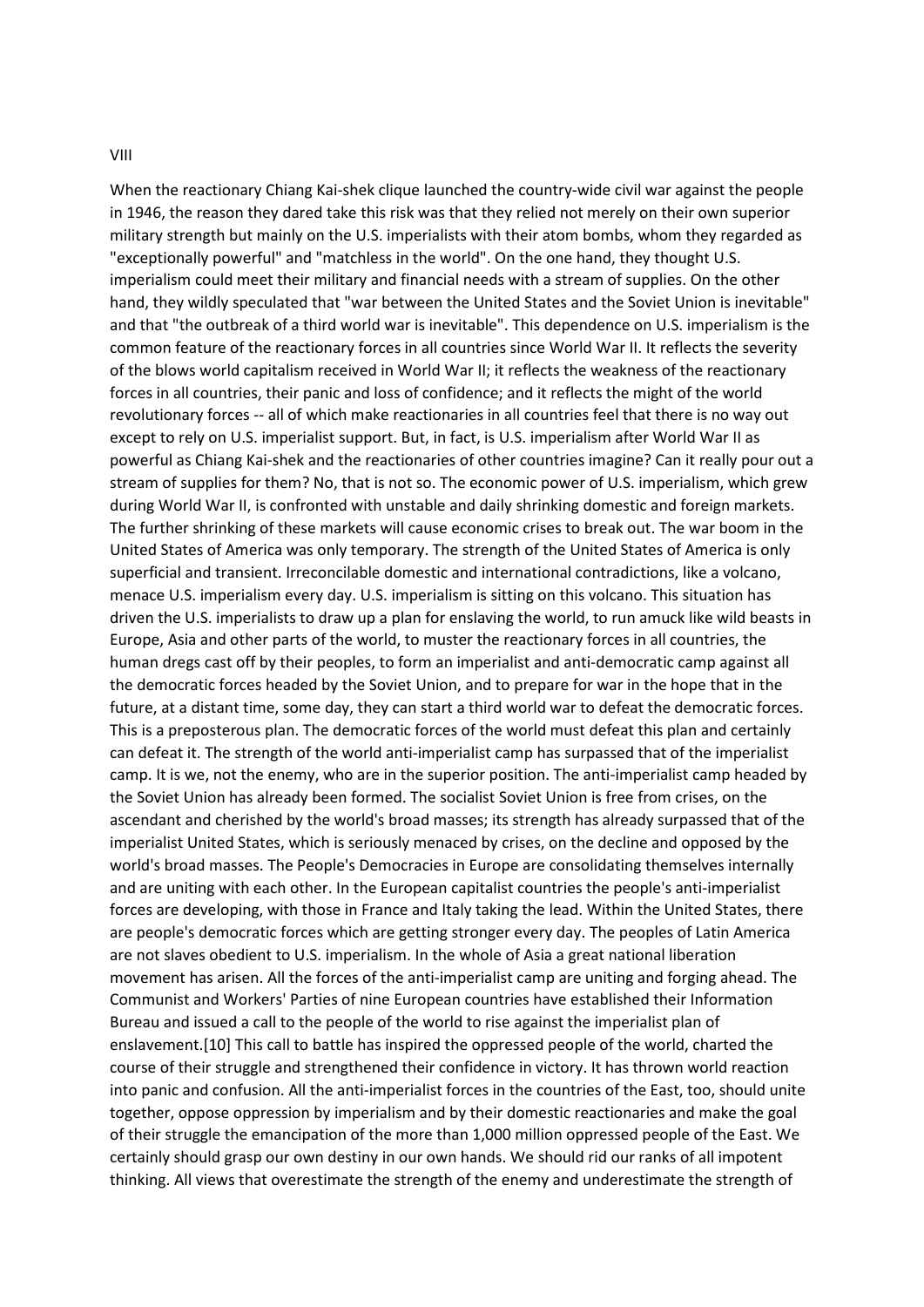the people are wrong. If everyone makes strenuous efforts, we, together with all the democratic forces of the world, can surely defeat the imperialist plan of enslavement, prevent the outbreak of a third world war, overthrow all reactionary regimes and win lasting peace for mankind. We are soberly aware that on our way forward there will still be all kinds of obstacles and difficulties and that we should be prepared to deal with the maximum resistance and desperate struggle by all our enemies, domestic and foreign. But so long as we can grasp the science of Marxism-Leninism, have confidence in the masses, stand closely together with the masses and lead them forward, we shall be fully able to surmount any obstacle and overcome any difficulty. Our strength will be invincible. This is the historic epoch in which world capitalism and imperialism are going down to their doom and world socialism and people's democracy are marching to victory. The dawn is ahead, we must exert ourselves.

## **NOTES**

1. For the circumstances of how the People's Liberation Army went over to the offensive on various fronts in succession and carried the war into the Kuomintang areas, see "On the Great Victory in the Northwest and on the New Type of Ideological Education Movement in the Liberation Army", Note 4, pp. 215-16 of this volume.

2. Liu Chih, Director of the Kuomintang's Pacification Headquarters in Chengchow, Honan Province, was dismissed in November 1946 for his defeat in the battle of Tingtao, southwestern Shantung Province, in September. Hsueh Yueh, Director of the Kuomintang's Pacification Headquarters in Hsuchow, Kiangsu Province, was dismissed in March 1947 for a series of heavy defeats suffered by the Kuomintang troops under his command: in the campaign in the area north of Suchien, Kiangsu Province in December 1946; in the campaign in southern Shantung in January 1947; and in the Laiwu campaign, central Shantung, in February 1947. Wu Chi-wei, Deputy Director of the Kuomintang's Pacification Headquarters in Hsuchow, was dismissed in March 1947 for his defeat in the campaign in the area north of Suchien in December 1946. Tang En-po, Commander of the Kuomintang's 1st Army, was dismissed in June 1947 because the Kuomintang's Reorganized 74th Division was wiped out in the battle of Mengliangku, southern Shantung, in May. Wang Chung-lien, Commander of the Kuomintang's 4th Army, was dismissed in August 1947 for his defeat in the Southwestern Shantung campaign in July. Tu Yu-ming, Commander of the Kuomintang's Peace Preservation Headquarters in the Northeast, and Hsiung Shih-hui Director of the Kuomintang Generalissimo's Headquarters in the Northeast, were both dismissed for being severely defeated by the People's Liberation Army in its summer offensive in the Northeast in June 1947. Sun Lien-chung, Commander of the Kuomintang's 11th War Zone, was demoted to Director of the Pacification Headquarters in Paoting, Hopei Province, for his defeats in the Ching-Tsang campaign and the campaign in the Hsushui area north of Paoting in June 1947. Chen Cheng Chiang Kai-shek's chief of general staff, was demoted to governor-general of the Northeast in August 1947 because of the successive defeats of the campaigns he directed in Shantung Province.

3. For the directive, see "A Three Months' Summary", Note 4, p. 118 of this volume.

4. The National Land Conference of the Communist Party of China was held in September 1947 in Hsipaipo Village, Pingshan County, Hopei Province. The Outline Land Law of China, adopted by the conference on September 13, was published by the Central Committee of the Communist Party of China on October 10, 1947. It stipulated the following: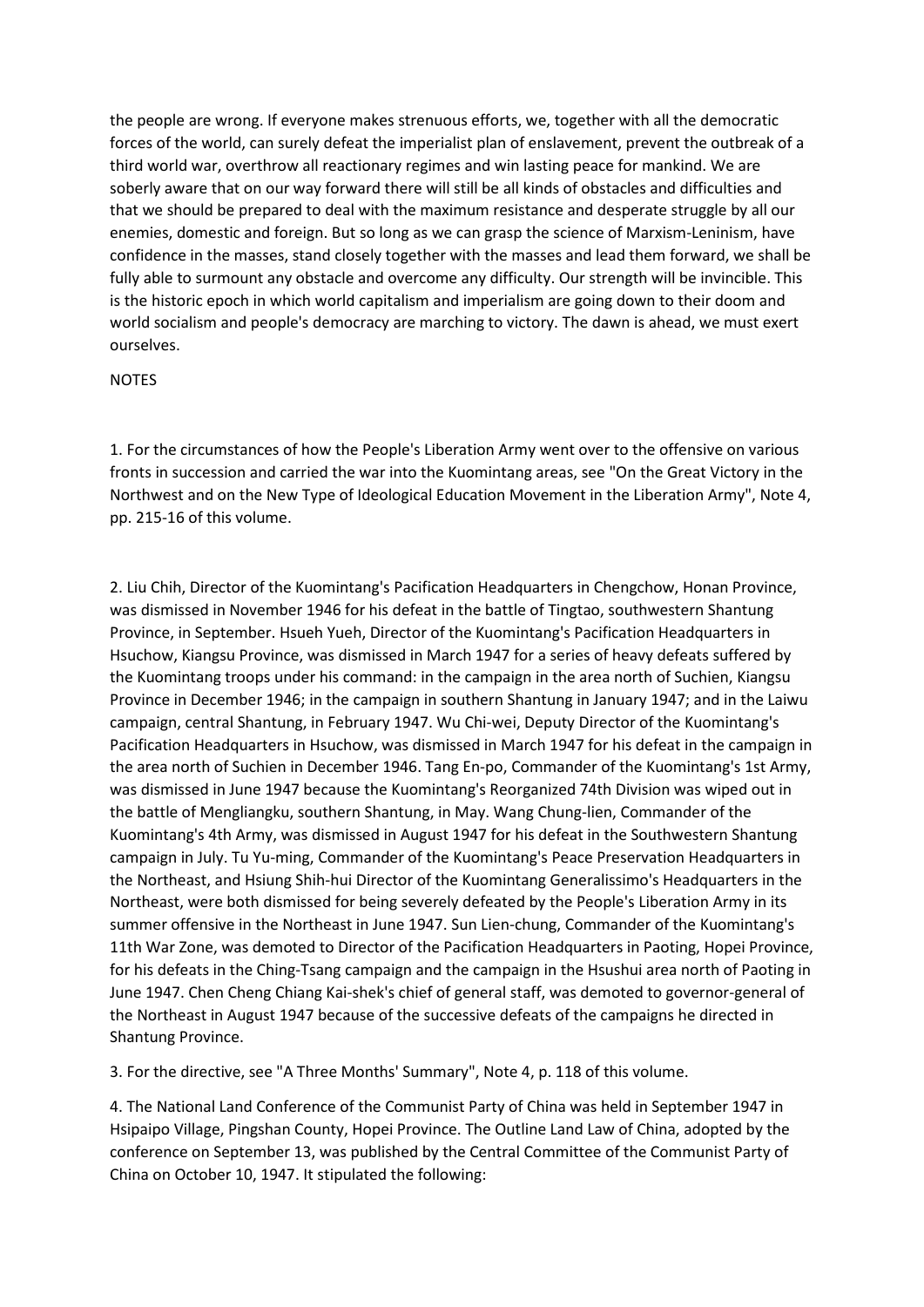Abolish the land system of feudal and semi-feudal exploitation and put into effect the system of land to the tillers.

All the land of the landlords and the public land in the villages is to be taken over by the local peasant associations and, together with all other land there, is to be equally distributed among the entire rural population, regardless of sex or age.

The peasant associations of the villages shall take over the draught animals farm tools, houses, grain and other property of the landlords, requisition the surplus of such property of the rich peasants, distribute all this property among the peasants and other poor people who are in need of it and allot the same share to the landlords.

Thus the Outline Land Law not only confirmed the principle of "confiscation of the land of the landlords and its distribution among the peasants" laid down in the "May 4th Directive" of 1946 but also made up for the lack of thoroughness in that directive, which had shown too much consideration for certain landlords.

5. Subsequently in the implementation some changes were made in the method of equal distribution of land provided in the Outline Land Law of China. In February 1948 the Central Committee of the Communist Party of China specified in its "Directive on the Work of Land Reform and of Party Consolidation in the Old and Semi-Old Areas that in the old and semi-old Liberated Areas where the feudal system had already been overthrown, there would be no further equal distribution of land, but that the poor peasants and farm labourers who had not yet completely shaken off the feudal yoke should, if circumstances so required, be given a certain amount of land and other means of production through readjustment, by the method of taking from those who had a surplus and giving to those who had a shortage and taking from those who had better and giving to those who had worse, while the middle peasants would be allowed to keep more land than the average poor peasant. In areas where the feudal system still existed, equal distribution was confined mainly to the land and property of landlords and the surplus land and property of old-type rich peasants. In all areas, it was permissible to take the surplus land of middle peasants and new-type rich peasants for purposes of readjustment only if this was actually necessary and if the owners really consented. In the land reform in the new Liberated Areas, no land was to be taken from any middle peasant.

6. The question of the rich peasants in China's land reform was a peculiar one arising from her specific historical and economic conditions. China's rich peasants differed from those in many capitalist countries in two respects: first, they generally and to a great degree had the character of feudal and semi-feudal exploiters and, second, this rich peasant economy did not occupy an important place in the country's agricultural economy. In the struggle against feudal exploitation by the landlord class in China, the broad masses of poor peasants and farm labourers also demanded the abolition of feudal and semi-feudal exploitation by the rich peasants. During the War of Liberation, the Communist Party of China adopted the policy of requisitioning the surplus land and property of rich peasants for distribution among the peasants, and thus satisfied the demands of the masses of poor peasants and farm labourers and ensured victory in the People's War of Liberation. As the war progressed towards victory, the Central Committee of the Communist Party of China in February 1948 laid down new policies for the land reform in the new Liberated Areas. The reform was to be divided into two stages: in the first stage, neutralize the rich peasants and concentrate the blows on the landlords, primarily the big landlords; in the second stage, while distributing the land of the landlords, also distribute the land rented out by rich peasants and their surplus land, but continue to treat the rich peasants differently from the landlords (see "Essential Points in Land